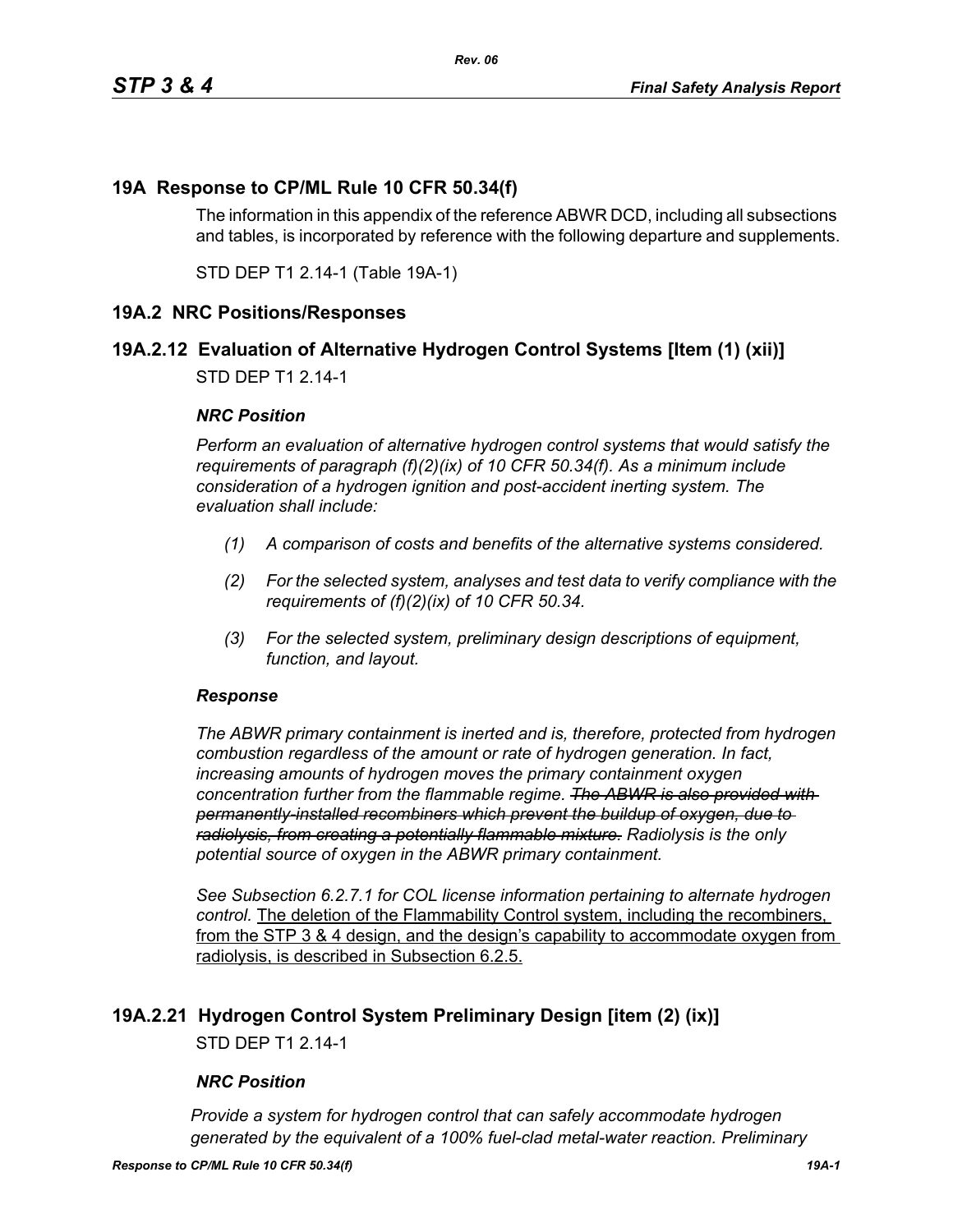*design information on the tentatively preferred system option of those being evaluated in paragraph (1) (xii) of 10 CFR 50.34(f) is sufficient at the construction permit stage. The hydrogen control system and associated systems shall provide, with reasonable assurance, that: [II.B.8]*

- *(1) Uniformly distributed hydrogen concentrations in the containment do not exceed 10% during and following an accident that releases an equivalent amount of hydrogen as would be generated from a 100% fuel clad metal-water reaction, or that the post-accident atmosphere will not support hydrogen combustion.*
- *(2) Combustible concentrations of hydrogen will not collect in areas where unintended combustion or detonation could cause loss of containment integrity or loss of appropriate mitigating features.*
- *(3) Equipment necessary for achieving and maintaining safe shutdown of the plant and maintaining containment integrity will perform its safety function during and after being exposed to the environmental conditions attendant with the release of hydrogen generated by the equivalent of a 100% fuel-clad metal water reaction including the environmental conditions created by activation of the hydrogen control system.*
- *(4) If the method chosen for hydrogen control is a post-accident inerting system, inadvertent actuation of the system can be safely accommodated during plant operation.*

#### *Response*

*Per the response to Item (1)(xii), refer to Subsection 6.2.5 for a detailed description of the inerting and recombiner systems.*

## **19A.2.46 Dedicated Penetration [Item (3) (vi)]**

STD DEP T1 2.14-1

#### *NRC Position*

*For plant designs with external hydrogen recombiners, provide redundant dedicated containment penetrations so that, assuming a single failure, the recombiner systems can be connected to the containment atmosphere. [II.E.4.1]*

#### *Response*

*This item is addressed in Subsection 1A.2.13* not applicable to the ABWR design.

## **19A.3 COL License Information**

## **19A.3.1 Long Term Training Upgrade**

The following site-specific supplement addresses COL License Information Item 19.20.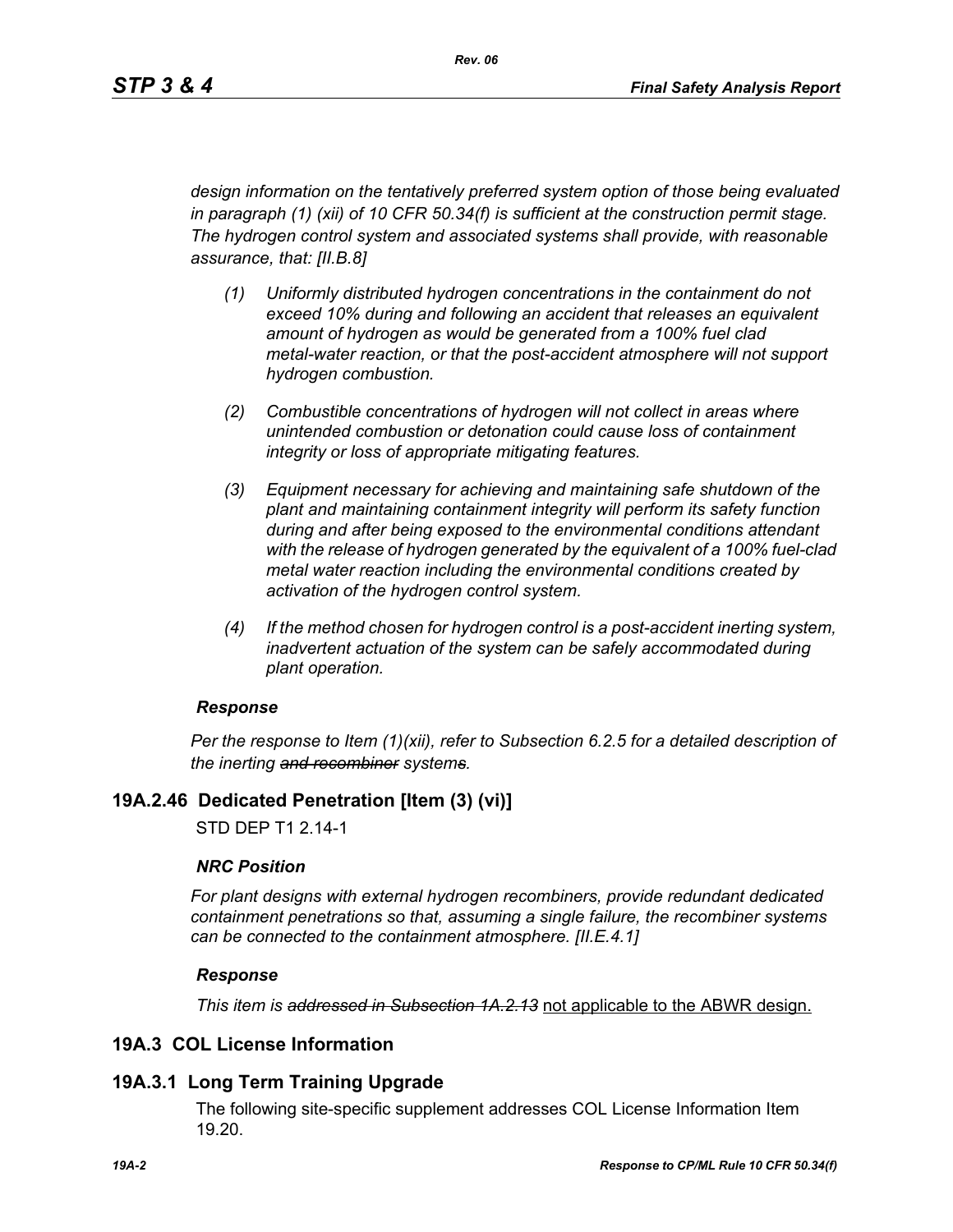STP 3&4 will include simulation facilities in accordance with 10 CFR 55.46 requirements for operator testing and licensing. Operator training is described in Sections 18.8.8 and 13.2.

# **19A.3.2 Long-Term Program of Upgrading of Procedures**

The following site-specific supplement addresses COL License Information Item 19.21.

Section 13.5 describes a long-term program of upgrading procedures, beginning during construction and follows into operation, for integrating and expanding efforts to improve plant procedures. The scope of the program includes emergency procedures, reliability analysis, human factors engineering, crisis management, operator training, and important industry and operation and experience.

# **19A.3.3 Purge System Reliability**

The following site-specific supplement addresses COL License Information Item 19.22.

A testing program to ensure that the large ventilation valves close within the limits assured in the radiologic design bases is described in Section 3.9 and 6.6.9.1.

## **19A.3.4 Licensing Emergency Support Facility**

The following site-specific supplement addresses COL License Information Item 19.23.

A comprehensive site Emergency Plan including a description of the Emergency Operations Facility for STP is provided as Part 5 of this application.

## **19A.3.5 In-Plant Radiation Monitoring**

The following site-specific supplement addresses COL License Information Item 19.24.

Personal monitoring and portable instrumentation of in-plant radiation and airborne radioactivity as well as training and procedures appropriate for a broad range of routine and accident conditions is provided in Sections 12.5.2, 12.5.3.1, and 12.3.5.2.

## **19A.3.6 Feedback of Operating, Design and Construction Experience**

The following site-specific supplement addresses COL License Information Item 19.25.

Administrative procedures for evaluating operating, design and construction experience are included in STP 3&4 Project documents including, Engineering Technical Specifications, U7-PROJ-G-SPEC-ETS-0001, and Utility Requirements Document Requirements, U7-PROJ-G-RPT-URD-0001 to ensure that applicable important industry experiences are provided in a timely manner to those designing and constructing the ABWR Standard Plant. (Subsection 19A.2.41). Operator experience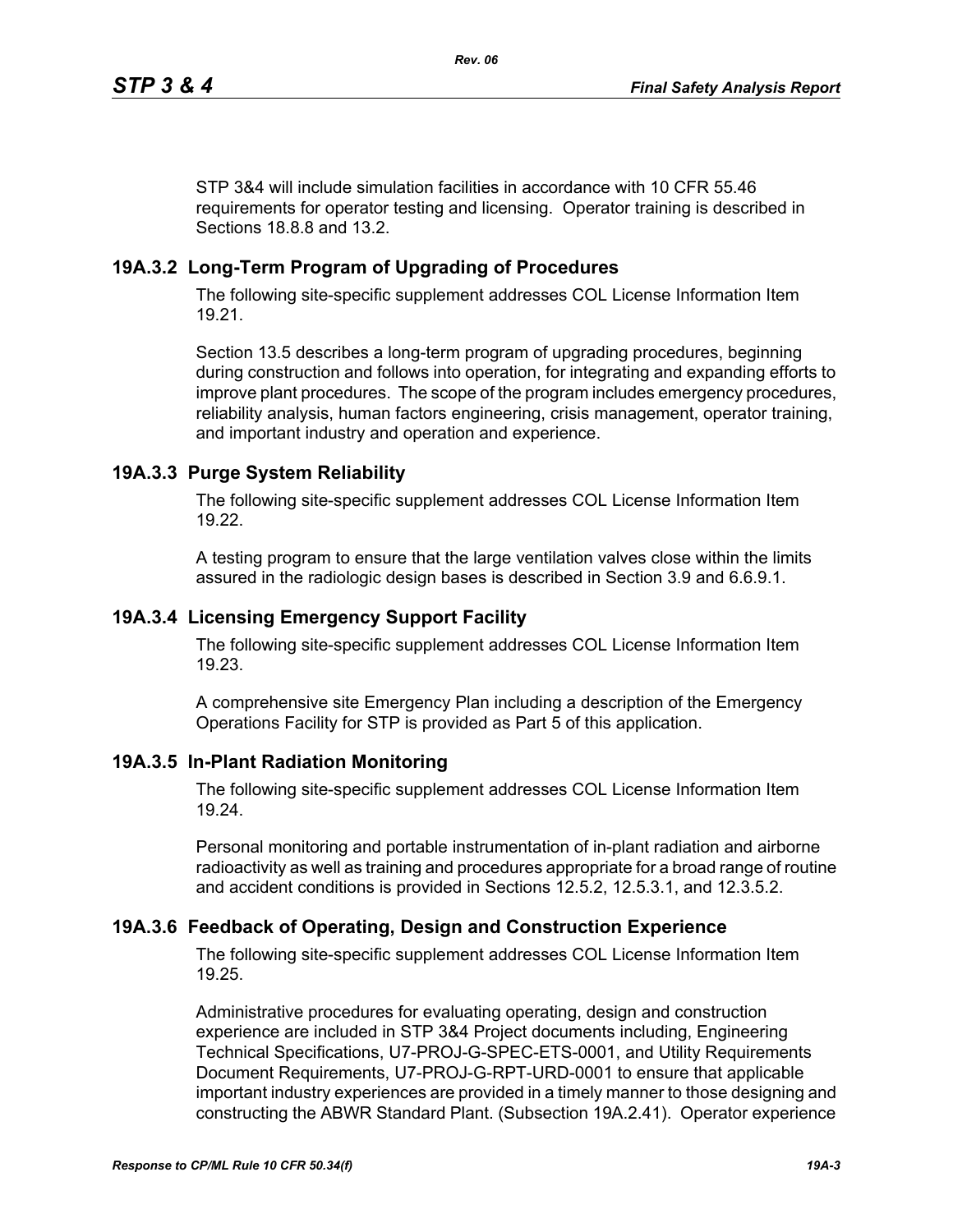will be incorporated into training and procedures prior to fuel load as described Sections 13.2.3 and 13.5.3, respectively. (COM 19A-1).

## **19A.3.7 Organization and Staffing to Oversee Design and Construction**

The following site-specific supplement addresses COL License Information Item 19.26.

A description of organization and staff is provided in Section 13.1.

# **19A.3.8 Develop More Detailed QA Criteria**

The following site-specific supplement addresses COL License Information Item 19.27.

The QA program description has been submitted as a separate document titled "STP Units 3 & 4 Quality Assurance Program Description."